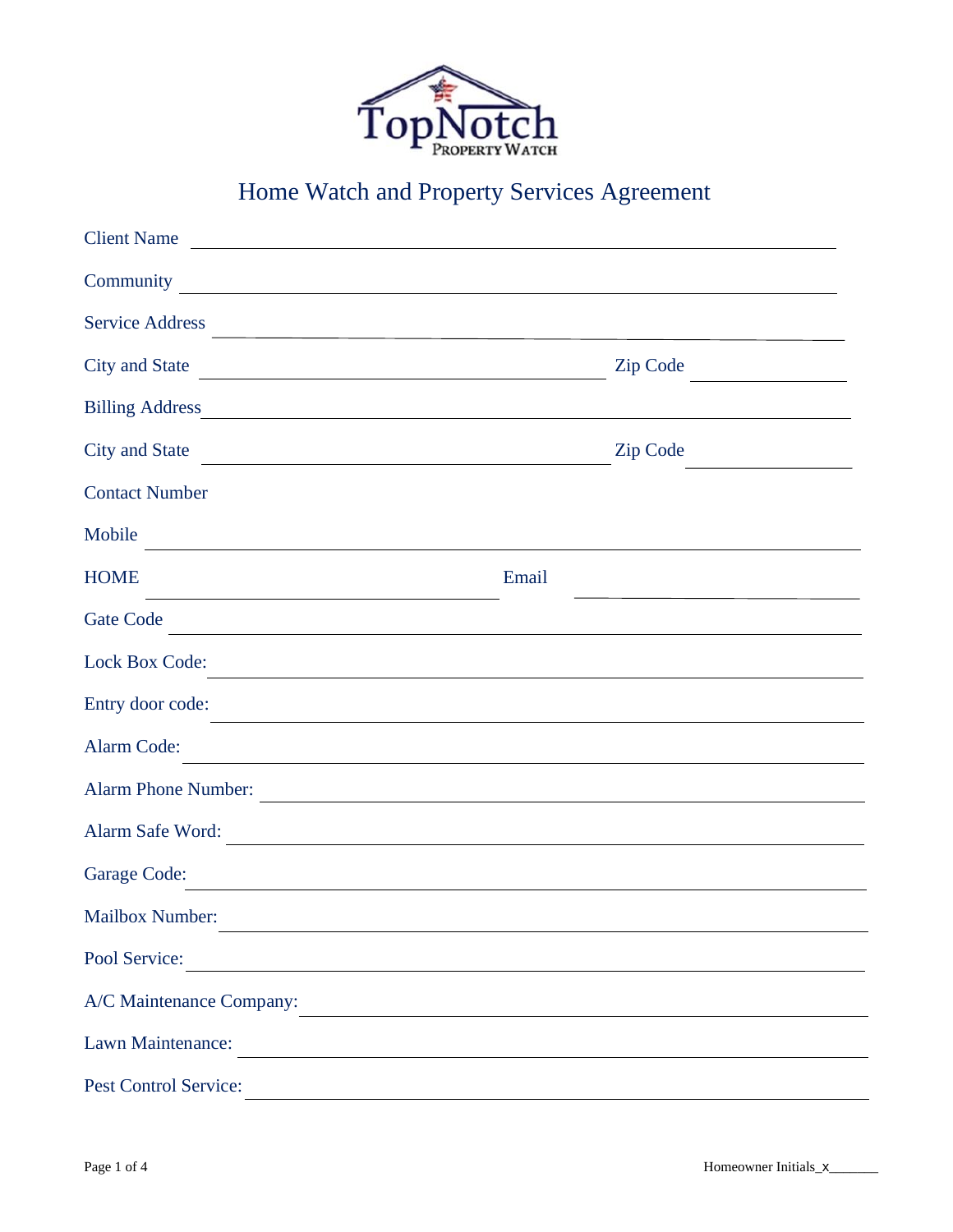

This Agreement is entered into between Homeowner and Top Notch Property Watch, LLC (hereby collectively referred to as TNPW). In consideration of the mutual covenants and promises contained in this agreement the receipt, adequacy and sufficiency of which is hereby acknowledged, the parties agree as follows:

Parties: Homeowner is the owner of and has full legal authority concerning the subject Property. TNPW is in the business of providing professional home watch, vendor liaison and concierge services.

Duties: Homeowner hereby agrees to retain TNPW, and TNPW agrees to be retained by Homeowner, for the purpose of providing professional home watch services at the subject Property pursuant to the terms and conditions outlined herein. Homeowner and TNPW further agree that during the term of this Agreement, TNPW shall be the only home watch service employed by Homeowner concerning the subject Property. Homeowner agrees to notify TNPW in writing, in advance, at any time the Property is to be occupied by the Homeowner, their family, guest or renters. Homeowner will supply TNPW with two sets of keys to the Property, alarm security codes and will add TNPW to the permanent list at the security gate, if appropriate.

Term: This Agreement shall become effective from the date of signature by both parties and will continue until terminated by either party.

**TNPW** Authority: Homeowner authorizes TNPW to perform the following activities on behalf of the Homeowner:

- 1. To gain entry to the Property when Homeowner is absent for the purpose of conducting a thorough visual and noninvasive observation of the Property, looking for obvious issues.
- 2. To complete items on the Professional Home Watch Checklist included in the Client Pack.
- 3. To promptly attempt to notify Homeowner of any irregularities and/or damage to the Property, and to report to Homeowner the findings of observation.
- 4. To provide entry to the Property for vendors hired by the Homeowner, other requests, or visits.

Records: TNPW shall maintain accurate records of all visits to the Property and report the findings to Homeowner as agreed.

Fees: Homeowner agrees to pay TNPW, in advance, for Professional Home Watch Services in accordance with the following schedule:

| Home Watch Visit Frequency                                                    | Home Watch Visit Package:                                                                                                                                                                                                        |  |
|-------------------------------------------------------------------------------|----------------------------------------------------------------------------------------------------------------------------------------------------------------------------------------------------------------------------------|--|
| One Time                                                                      | _ Vacation Exterior Security Check only                                                                                                                                                                                          |  |
| Weekly                                                                        | Condo <b>/Villa</b>                                                                                                                                                                                                              |  |
| Bi-Weekly                                                                     | <b>Single Family Home</b>                                                                                                                                                                                                        |  |
| Upon Request                                                                  | On Demand - any on-call visit                                                                                                                                                                                                    |  |
|                                                                               | Per Visit<br>S.                                                                                                                                                                                                                  |  |
| Other Services:                                                               |                                                                                                                                                                                                                                  |  |
| Car Drive<br><b>Boat Check</b>                                                | \$.<br>Due every four weeks                                                                                                                                                                                                      |  |
| Package Pickup -\$50 w/adv notice + time<br>Contractor or Job Check - \$65/hr | <b>Hourly Rate for additional and Emergency Services:</b><br>\$65/hr for scheduled events<br>\$75/hr for call-out services<br>\$100/hr for night/weekend services<br>*Services will be billed after completion<br>*\$50 LATE FEE |  |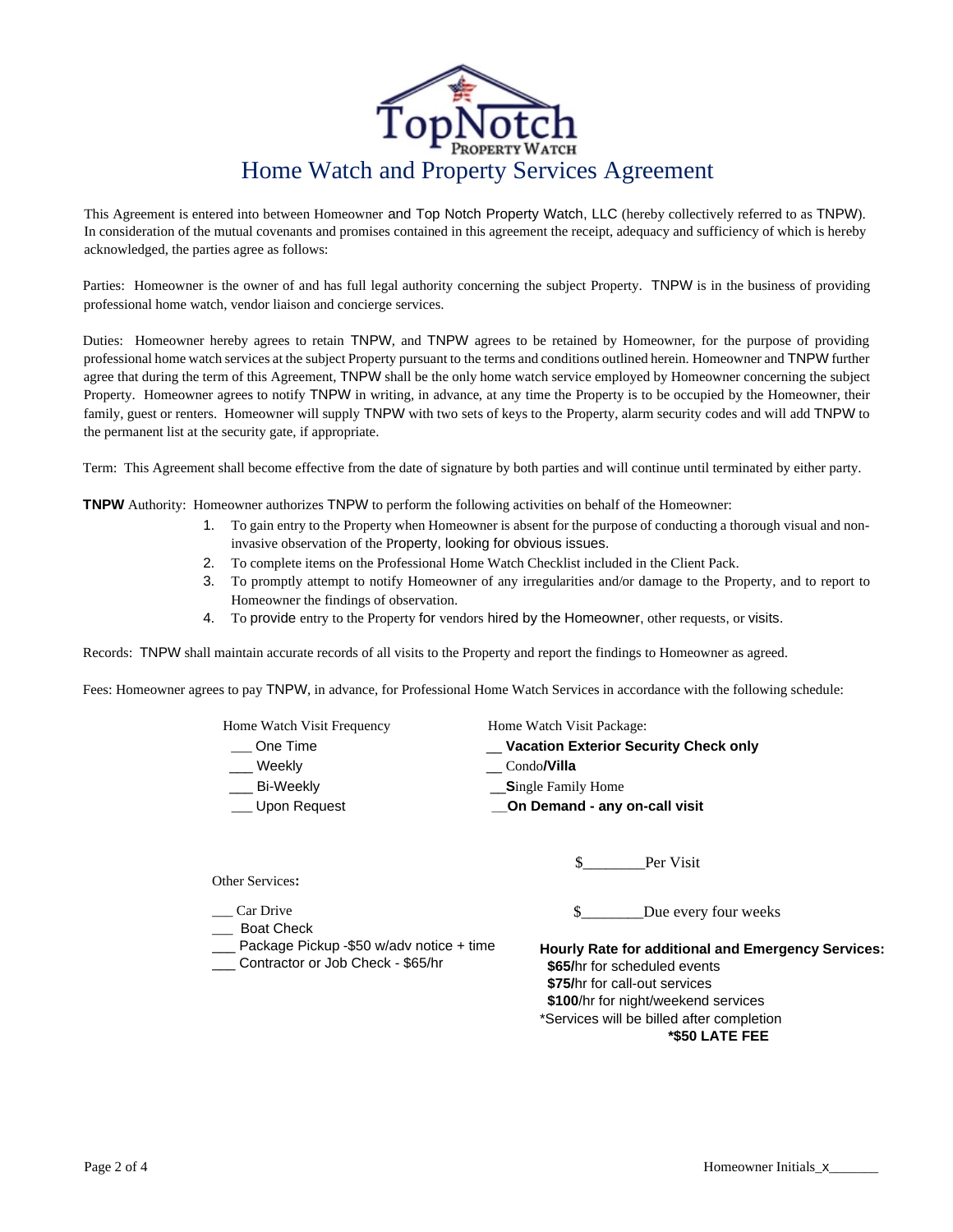

Payment: Services to be performed by TNPW will be billed to Homeowner in advance of rendering services. Payment of invoices shall be due upon receipt by Homeowner. Additional services requested by Homeowner in writing will be billed by TNPW and paid by Homeowner in accordance with the then applicable price schedule.

\*Services needed by Homeowner will be paid by Homeowner, such as cleaning, AC repair, appliance repair, plumbing, and similar, directly to the company/person performing the service.

\*\*TNPW will bill the Homeowner for Vendor Key-In or Concierge/Miscellaneous Services.

Termination: Either party may terminate this agreement for cause or without cause, upon written notice of termination delivered to the other party hereto. Upon receipt of the termination notice from Homeowner, Homeowner agrees to immediately pay all earned fees to TNPW. TNPW may also terminate this agreement without prior written notice to Homeowner immediately upon the occurrence of: (1) Homeowner's failure to pay fees due to TNPW, or (2) Homeowner's breach of any term or condition of this Agreement.

No Guarantee: TNPW hereby agrees to faithfully and diligently perform the duties outlined in this Agreement. Neither this Agreement nor the performance of TNPW shall be construed or implied to create a guarantee or insurance policy that the Property will not sustain damage or that a damaging condition will not occur at the Property. Every effort will be made to oversee the Property but TNPW cannot protect the Property from break-in, intrusion, vandalism or other acts of nature. TNPW will not be held responsible for any damage to the Property or to items missing, switched out, lost, damaged or stolen under any circumstances including but not limited to theft, vandalism, negligence of invited or uninvited individuals, or acts of nature. The home watch is intended as a service to the homeowner to help with basic home services while the Homeowners are not staying at the residence. The homeowner acknowledges that TNPW is not a security company and does not provide security services for the Property, is not liable for any damage (including to plants), theft, burglary or fire that occurs to the home during this contract time frame, is not a licensed contractor and will not perform any work on the home and is not responsible for any injury that occurs on the Property. TNPW is not responsible for any damage to a vehicle while it is being run or while it is in the care of TNPW.

Limitation of Liability: Unless a result of gross negligence or willful misconduct, the liability to TNPW for any type of damages is limited to the amount of the TNPW total fees under this agreement.

Insurance: It is the Homeowner's sole responsibility that all Property (home, auto, personal belongings) are properly insured. Any and all claims would be filed on the Homeowner's insurance policy. TNPW will maintain an adequate level of insurance with respect to the services being provided hereunder and, if requested, provide proof of same to Homeowner.

Home Maintenance: It is recommended that the Homeowner has the HVAC system cleaned and checked at least once yearly. A service contract on the HVAC system and major appliances is also recommended. Homeowner is responsible for scheduling in accordance with their service agreement terms. It is the Homeowners' responsibility to conform to all rules set forth by the Property association.

Force Majeure: The Parties agree that TNPW shall be temporarily relieved of its duties due to an event of force majeure (causes which are outside the control of TNPW and cannot be avoided by the exercise of due care), or under circumstances which would reasonably be considered hazardous and unsafe.

Indemnification: Homeowner hereby indemnifies and holds harmless TNPW and its members, officers, employees, agents, or assigns, of, for, and from all manner of actions, causes of action, liability, fault, claims, demands, damages, suits, costs, losses, debts, expenses, trespasses, and judgments whatsoever, in law or in equity, which Homeowner has, or could have or allege, or hereafter can, shall or may have in the future, arising out of or in any way related to the faithful and diligent performance of services by TNPW on behalf of Homeowner as called for under the terms of this Agreement.

Binding Effect: This agreement shall be binding upon the parties and their heirs, successors and assigns.